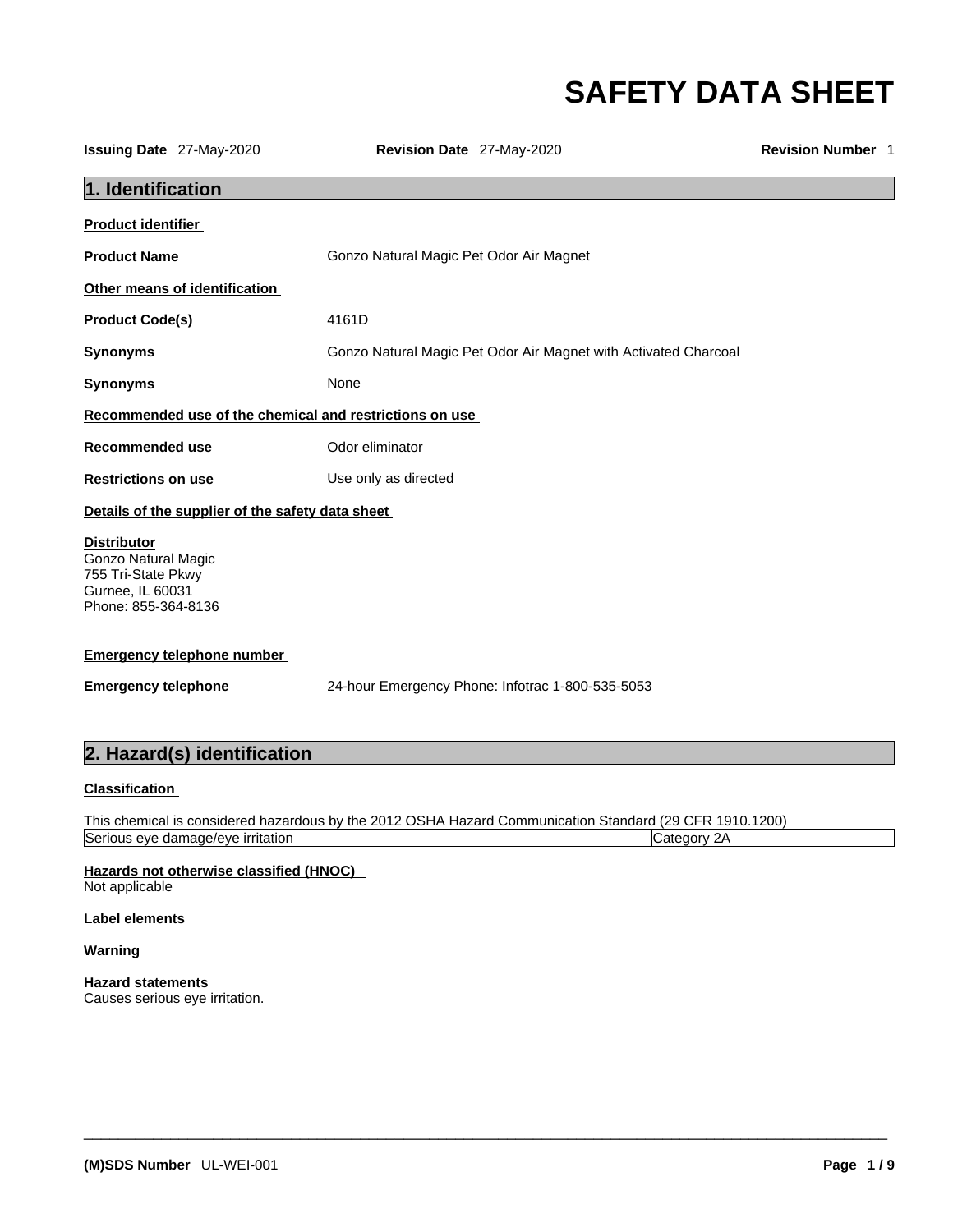

#### **Precautionary Statements - Prevention**

Wash face, hands and any exposed skin thoroughly after handling Wear eye protection/ face protection

#### **Precautionary Statements - Response**

IF IN EYES: Rinse cautiously with water for several minutes. Remove contact lenses, if present and easy to do. Continue rinsing If eye irritation persists: Get medical advice/attention

**Other information** 

No information available.

# **3. Composition/information on ingredients**

#### **Substance**

Not applicable.

#### **Mixture**

**Synonyms Gonzo Natural Magic Pet Odor Air Magnet with Activated Charcoal** 

| Chemical name                       | CAS No       | Weiaht-%    | Trade secret |
|-------------------------------------|--------------|-------------|--------------|
| Sodium stearate                     | 822-16-2     | - 4         |              |
| Isopropyl alcohol                   | 67-63-0      | - 4         |              |
| Trade Secret Plant-based surfactant | Trade secret | $0.1 - 1.0$ |              |

\*The exact percentage (concentration) of composition has been withheld as a trade secret.

|  |  | <b>4. First-aid measures</b> |  |
|--|--|------------------------------|--|
|--|--|------------------------------|--|

### **Description of first aid measures**

| <b>General advice</b> | Show this safety data sheet to the doctor in attendance.                                                                                                                                                                                                                                     |
|-----------------------|----------------------------------------------------------------------------------------------------------------------------------------------------------------------------------------------------------------------------------------------------------------------------------------------|
| <b>Inhalation</b>     | Remove to fresh air. Get medical attention if symptoms occur.                                                                                                                                                                                                                                |
| Eye contact           | Rinse immediately with plenty of water, also under the eyelids, for at least 15 minutes.<br>Remove contact lenses, if present and easy to do. Continue rinsing. Keep eye wide open<br>while rinsing. Do not rub affected area. Get medical attention if irritation develops and<br>persists. |
| <b>Skin contact</b>   | Wash skin with soap and water. Get medical attention if symptoms occur.                                                                                                                                                                                                                      |
| Ingestion             | Clean mouth with water and drink afterwards plenty of water. Never give anything by mouth<br>to an unconscious person. Do NOT induce vomiting. Call a physician.                                                                                                                             |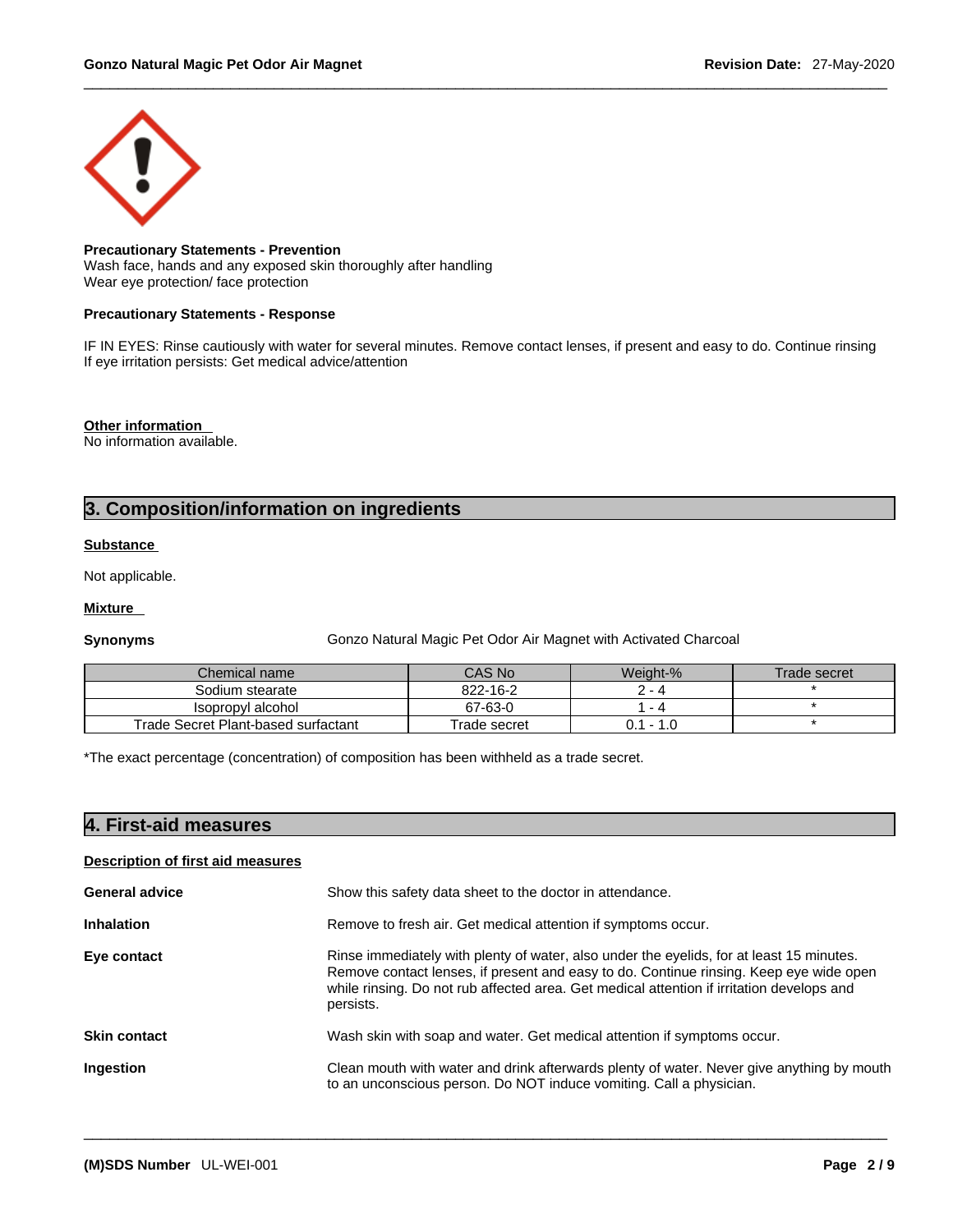**Self-protection of the first aider** Avoid contact with skin, eyes or clothing. Wear personal protective clothing (see section 8).

#### **Most important symptoms and effects, both acute and delayed**

**Symptoms** May cause redness and tearing of the eyes. Burning sensation.

#### **Indication of any immediate medical attention and special treatment needed**

**Note to physicians** Treat symptomatically.

## **5. Fire-fighting measures**

| <b>Suitable Extinguishing Media</b>                             | Use extinguishing measures that are appropriate to local circumstances and the<br>surrounding environment.                            |  |  |
|-----------------------------------------------------------------|---------------------------------------------------------------------------------------------------------------------------------------|--|--|
| Unsuitable extinguishing media                                  | No information available.                                                                                                             |  |  |
| Specific hazards arising from the<br>chemical                   | No information available.                                                                                                             |  |  |
| <b>Explosion data</b><br>Sensitivity to mechanical impact None. |                                                                                                                                       |  |  |
| Sensitivity to static discharge                                 | None.                                                                                                                                 |  |  |
| Special protective equipment for<br>fire-fighters               | Firefighters should wear self-contained breathing apparatus and full firefighting turnout<br>gear. Use personal protection equipment. |  |  |

# **6. Accidental release measures Personal precautions, protective equipment and emergency procedures** Personal precautions **Avoid contact with skin, eyes or clothing.** Use personal protective equipment as required. **Other information** Refer to protective measures listed in Sections 7 and 8. **Methods and material for containment and cleaning up Methods for containment** Prevent further leakage or spillage if safe to do so. **Methods for cleaning up** Soak up with inert absorbent material. Pick up and transfer to properly labeled containers.

| 7. Handling and storage              |                                                                                                                                                                          |
|--------------------------------------|--------------------------------------------------------------------------------------------------------------------------------------------------------------------------|
| <b>Precautions for safe handling</b> |                                                                                                                                                                          |
| Advice on safe handling              | Handle in accordance with good industrial hygiene and safety practice. Avoid contact with<br>skin, eyes or clothing. Do not eat, drink or smoke when using this product. |
|                                      | Conditions for safe storage, including any incompatibilities                                                                                                             |
| <b>Storage Conditions</b>            | Keep containers tightly closed in a dry, cool and well-ventilated place.                                                                                                 |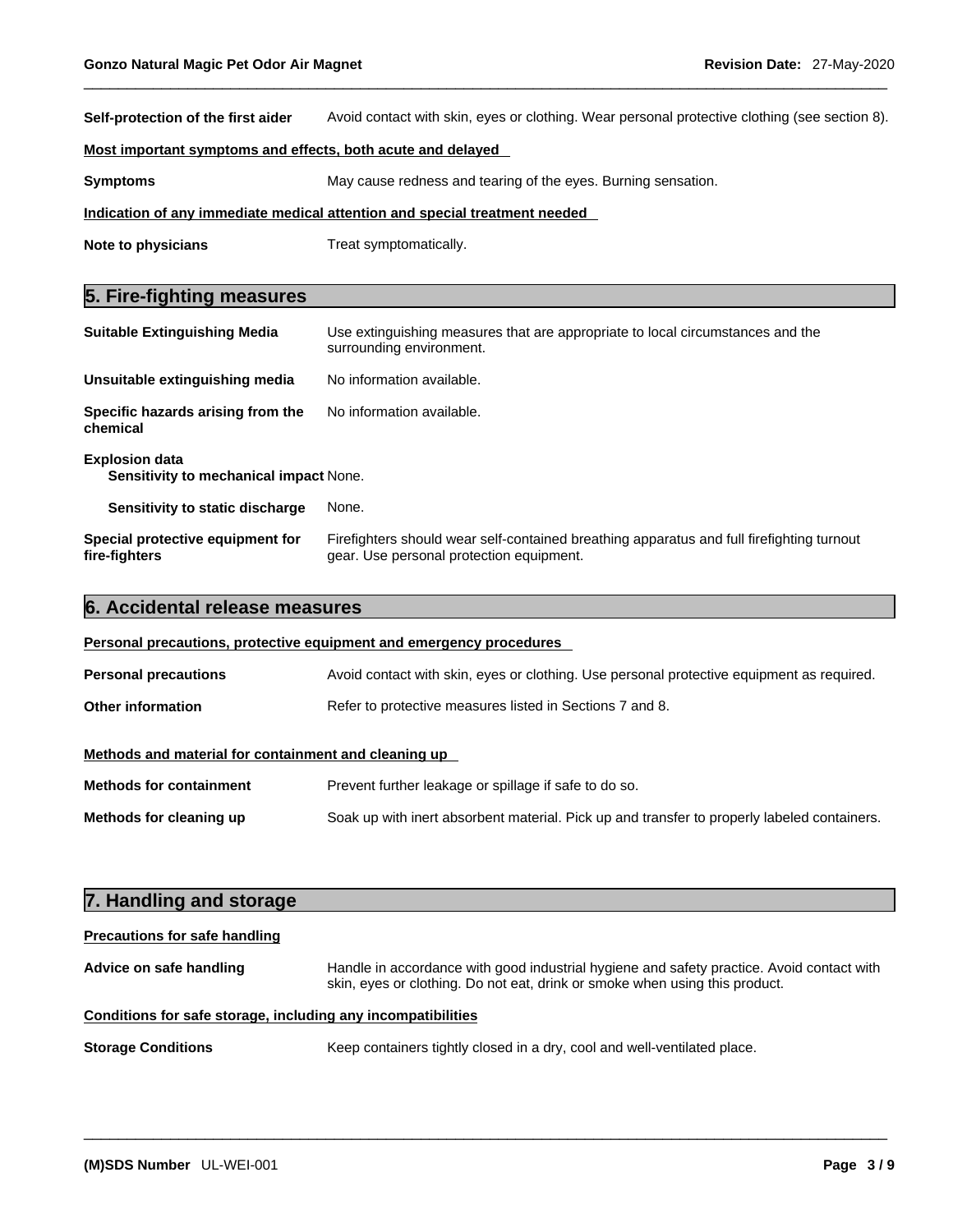# **8. Exposure controls/personal protection**

#### **Control parameters**

**Exposure Limits** The following ingredients are the only ingredients of the product above the cut-off level (or level that contributes to the hazard classification of the mixture) which have an exposure limit applicable in the region for which this safety data sheet is intended or other recommended limit. At this time, the other relevant constituents have no known exposure

|                             | limits from the sources listed here.                                                                                  |                                       |                              |
|-----------------------------|-----------------------------------------------------------------------------------------------------------------------|---------------------------------------|------------------------------|
| Chemical name               | <b>ACGIH TLV</b>                                                                                                      | <b>OSHA PEL</b>                       | <b>NIOSH</b>                 |
| Sodium stearate<br>822-16-2 | TWA: 10 mg/m <sup>3</sup> inhalable<br>particulate matter<br>TWA: $3 \text{ mg/m}^3$ respirable<br>particulate matter |                                       |                              |
| Isopropyl alcohol           | STEL: 400 ppm                                                                                                         | TWA: 400 ppm                          | IDLH: 2000 ppm               |
| 67-63-0                     | TWA: 200 ppm                                                                                                          | TWA: $980 \text{ mg/m}^3$             | TWA: 400 ppm                 |
|                             |                                                                                                                       | (vacated) TWA: 400 ppm                | TWA: 980 mg/m <sup>3</sup>   |
|                             |                                                                                                                       | (vacated) TWA: $980 \text{ mg/m}^3$   | STEL: 500 ppm                |
|                             |                                                                                                                       | (vacated) STEL: 500 ppm               | STEL: 1225 mg/m <sup>3</sup> |
|                             |                                                                                                                       | (vacated) STEL: $1225 \text{ mg/m}^3$ |                              |

#### **Biological occupational exposure limits**

| Chemical name     | <b>ACGIH</b>                                          |
|-------------------|-------------------------------------------------------|
| Isopropyl alcohol | - urine (Acetone) - end of shift at end of<br>40 mg/L |
| 67-63-0           | workweek                                              |

### **Appropriate engineering controls**

| <b>Engineering controls</b>                                           | Showers<br>Eyewash stations<br>Ventilation systems.                                                                                                                         |  |  |
|-----------------------------------------------------------------------|-----------------------------------------------------------------------------------------------------------------------------------------------------------------------------|--|--|
| Individual protection measures, such as personal protective equipment |                                                                                                                                                                             |  |  |
| <b>Eye/face protection</b>                                            | If splashes are likely to occur, wear safety glasses with side-shields.                                                                                                     |  |  |
| <b>Hand protection</b>                                                | Impervious gloves.                                                                                                                                                          |  |  |
| Skin and body protection                                              | Impervious clothing.                                                                                                                                                        |  |  |
| <b>Respiratory protection</b>                                         | No protective equipment is needed under normal use conditions. If exposure limits are<br>exceeded or irritation is experienced, ventilation and evacuation may be required. |  |  |
| <b>General hygiene considerations</b>                                 | Avoid contact with skin, eyes or clothing. Wear suitable gloves and eye/face protection. Do<br>not eat, drink or smoke when using this product.                             |  |  |

 $\_$  ,  $\_$  ,  $\_$  ,  $\_$  ,  $\_$  ,  $\_$  ,  $\_$  ,  $\_$  ,  $\_$  ,  $\_$  ,  $\_$  ,  $\_$  ,  $\_$  ,  $\_$  ,  $\_$  ,  $\_$  ,  $\_$  ,  $\_$  ,  $\_$  ,  $\_$  ,  $\_$  ,  $\_$  ,  $\_$  ,  $\_$  ,  $\_$  ,  $\_$  ,  $\_$  ,  $\_$  ,  $\_$  ,  $\_$  ,  $\_$  ,  $\_$  ,  $\_$  ,  $\_$  ,  $\_$  ,  $\_$  ,  $\_$  ,

# **9. Physical and chemical properties**

#### **Information on basic physical and chemical properties**

| Appearance            | Multi-color Gel   |
|-----------------------|-------------------|
| <b>Physical state</b> | Solid             |
| Color                 | Multi-color       |
| Odor                  | <b>Odorless</b>   |
| <b>Odor threshold</b> | No data available |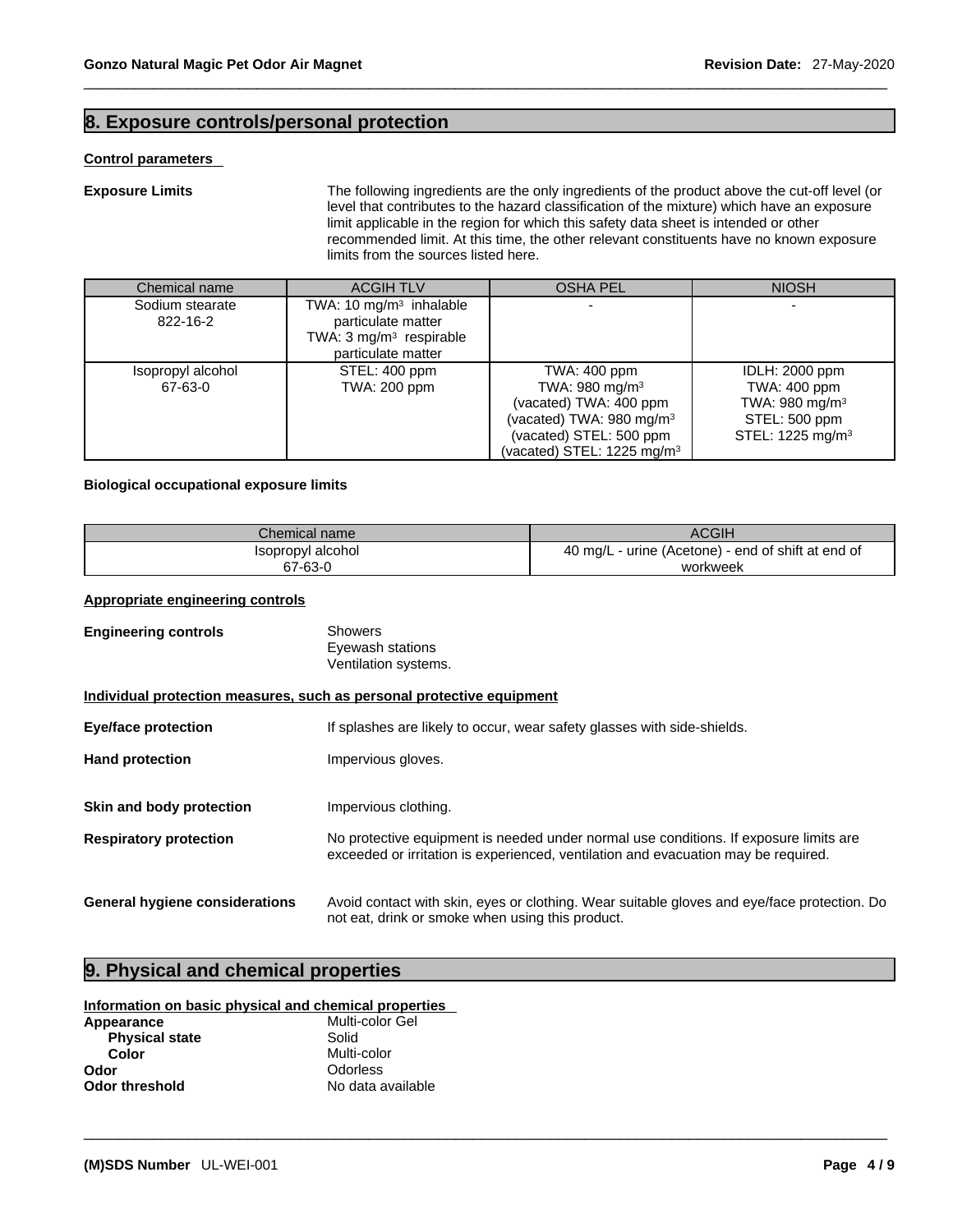| <b>Property</b>                        | <b>Values</b>             | Remarks • Method |
|----------------------------------------|---------------------------|------------------|
| рH                                     | 8.5                       | None known       |
| Melting point / freezing point         | No data available         | None known       |
| Boiling point / boiling range          | No data available         | None known       |
| <b>Flash point</b>                     | No data available         | None known       |
| <b>Evaporation rate</b>                | No data available         | None known       |
| Flammability (solid, gas)              | No data available         | None known       |
| <b>Flammability Limit in Air</b>       |                           | None known       |
| Upper flammability or explosive limits | No data available         |                  |
| Lower flammability or explosive limits | No data available         |                  |
| Vapor pressure                         | No data available         | None known       |
| Vapor density                          | No data available         | None known       |
| <b>Relative density</b>                | No data available         | None known       |
| <b>Water solubility</b>                | Partially soluble         | None known       |
| Solubility(ies)                        | No data available         | None known       |
| <b>Partition coefficient</b>           | No data available         | None known       |
| <b>Autoignition temperature</b>        | No data available         | None known       |
| <b>Decomposition temperature</b>       | No data available         | None known       |
| <b>Kinematic viscosity</b>             | No data available         | None known       |
| <b>Dynamic viscosity</b>               | No data available         | None known       |
| <b>Other information</b>               |                           |                  |
| <b>Explosive properties</b>            | No information available. |                  |
| <b>Oxidizing properties</b>            | No information available. |                  |
| Softening point                        | No information available  |                  |
| <b>Molecular weight</b>                | No information available  |                  |
| <b>VOC Content (%)</b>                 | No information available  |                  |
| <b>Liquid Density</b>                  | No information available  |                  |
| <b>Bulk density</b>                    | No information available  |                  |

# **10. Stability and reactivity**

| None under normal use conditions.                                       |
|-------------------------------------------------------------------------|
| Stable under normal conditions.                                         |
| <b>Possibility of hazardous reactions</b> None under normal processing. |
| None known based on information supplied.                               |
| None known based on information supplied.                               |
|                                                                         |

**Hazardous decomposition products** Carbon oxides.

# **11. Toxicological information**

#### **Information on likely routes of exposure**

| <b>Product Information</b> |                                                                                                                                                                  |
|----------------------------|------------------------------------------------------------------------------------------------------------------------------------------------------------------|
| <b>Inhalation</b>          | Specific test data for the substance or mixture is not available. May cause irritation of<br>respiratory tract.                                                  |
| Eye contact                | Specific test data for the substance or mixture is not available. Causes serious eye irritation.<br>(based on components). May cause redness, itching, and pain. |
| <b>Skin contact</b>        | Specific test data for the substance or mixture is not available. May cause irritation.<br>Prolonged contact may cause redness and irritation.                   |
| Ingestion                  | Specific test data for the substance or mixture is not available. Ingestion may cause                                                                            |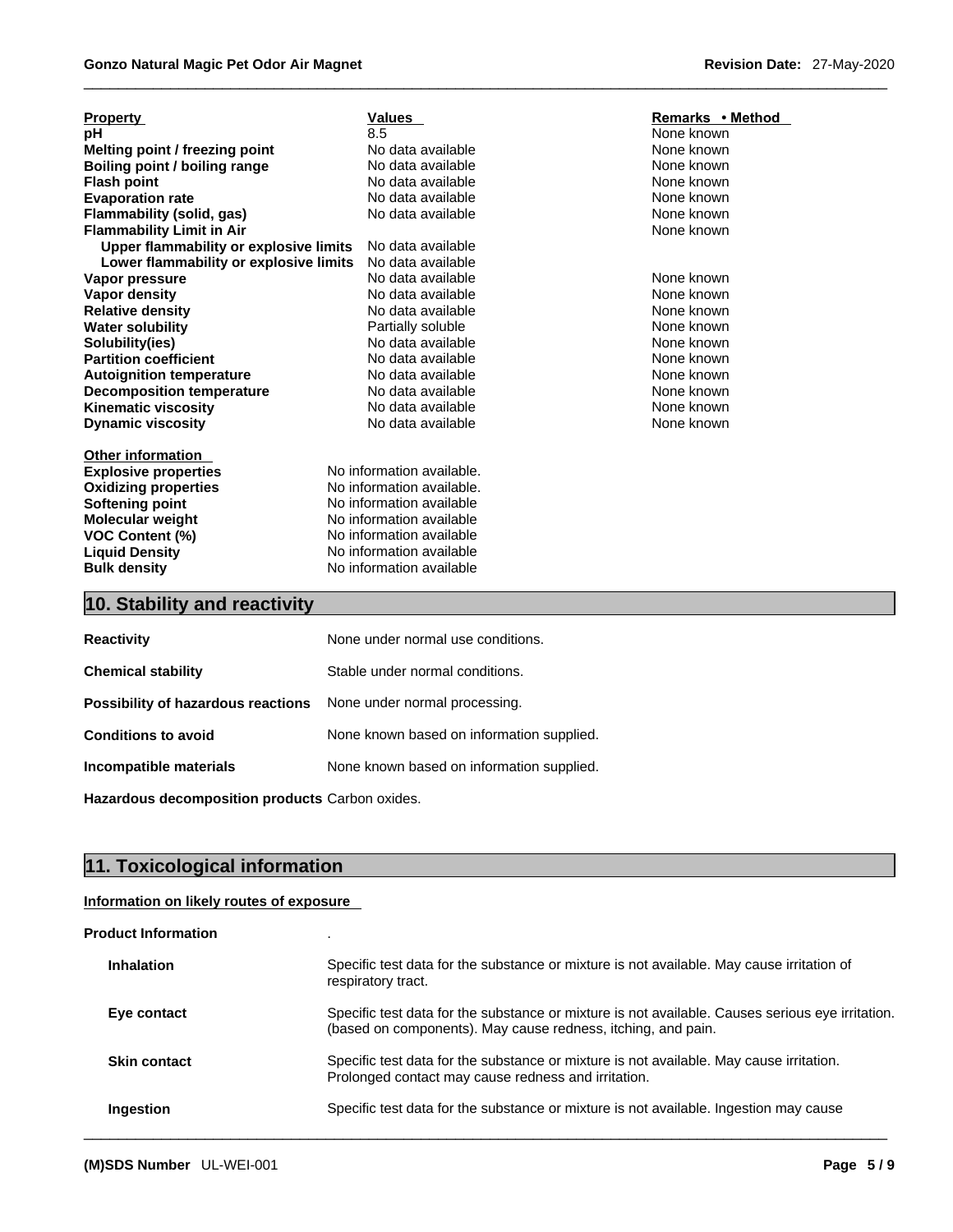#### gastrointestinal irritation, nausea, vomiting and diarrhea.

#### **Symptoms** related to the physical, chemical and toxicological characteristics

**Symptoms** May cause redness and tearing of the eyes.

#### **Acute toxicity**

#### **Numerical measures of toxicity**

Based on available data, the classification criteria are not met

#### **Component Information**

| Chemical name            | Oral LD50            | Dermal LD50             | Inhalation LC50                       |
|--------------------------|----------------------|-------------------------|---------------------------------------|
| Isopropyl alcohol        | $= 1870$ mg/kg (Rat) | $= 4059$ mg/kg (Rabbit) | $= 72600$ mg/m <sup>3</sup> (Rat) 4 h |
| 67-63-0                  |                      |                         |                                       |
| Trade Secret Plant-based | $= 1400$ mg/kg (Rat) |                         |                                       |
| surfactant               |                      |                         |                                       |
|                          |                      |                         |                                       |

#### **Delayed and immediate effects as well as chronic effects from short and long-term exposure**

| <b>Skin corrosion/irritation</b>  | May cause skin irritation.                                                             |
|-----------------------------------|----------------------------------------------------------------------------------------|
| Serious eye damage/eye irritation | Classification based on data available for ingredients. Causes serious eye irritation. |
| Respiratory or skin sensitization | No information available.                                                              |
| Germ cell mutagenicity            | No information available.                                                              |
| Carcinogenicity                   | No information available.                                                              |

#### The table below indicates whether each agency has listed any ingredient as a carcinogen.

| .                            |        |             |          |             |
|------------------------------|--------|-------------|----------|-------------|
| Chemical name                | $\sim$ | APC<br>IANC | NFT<br>. | <b>OSHA</b> |
| Isopropyl alcohol<br>67-63-0 |        | Group       |          |             |

 $\_$  ,  $\_$  ,  $\_$  ,  $\_$  ,  $\_$  ,  $\_$  ,  $\_$  ,  $\_$  ,  $\_$  ,  $\_$  ,  $\_$  ,  $\_$  ,  $\_$  ,  $\_$  ,  $\_$  ,  $\_$  ,  $\_$  ,  $\_$  ,  $\_$  ,  $\_$  ,  $\_$  ,  $\_$  ,  $\_$  ,  $\_$  ,  $\_$  ,  $\_$  ,  $\_$  ,  $\_$  ,  $\_$  ,  $\_$  ,  $\_$  ,  $\_$  ,  $\_$  ,  $\_$  ,  $\_$  ,  $\_$  ,  $\_$  ,

#### **Legend**

#### **IARC (International Agency for Research on Cancer)**

Group 3 - Not Classifiable as to Carcinogenicity in Humans

```
OSHA (Occupational Safety and Health Administration of the US Department of Labor)
X - Present
```

| <b>Reproductive toxicity</b>    | No information available.       |
|---------------------------------|---------------------------------|
| <b>STOT - single exposure</b>   | No information available.       |
| <b>STOT - repeated exposure</b> | No information available.       |
| Target organ effects            | Respiratory system, Eyes, Skin. |
| <b>Aspiration hazard</b>        | No information available.       |
| Other adverse effects           | No information available.       |
| Interactive effects             | No information available.       |
|                                 |                                 |

## **12. Ecological information**

#### **Ecotoxicity** .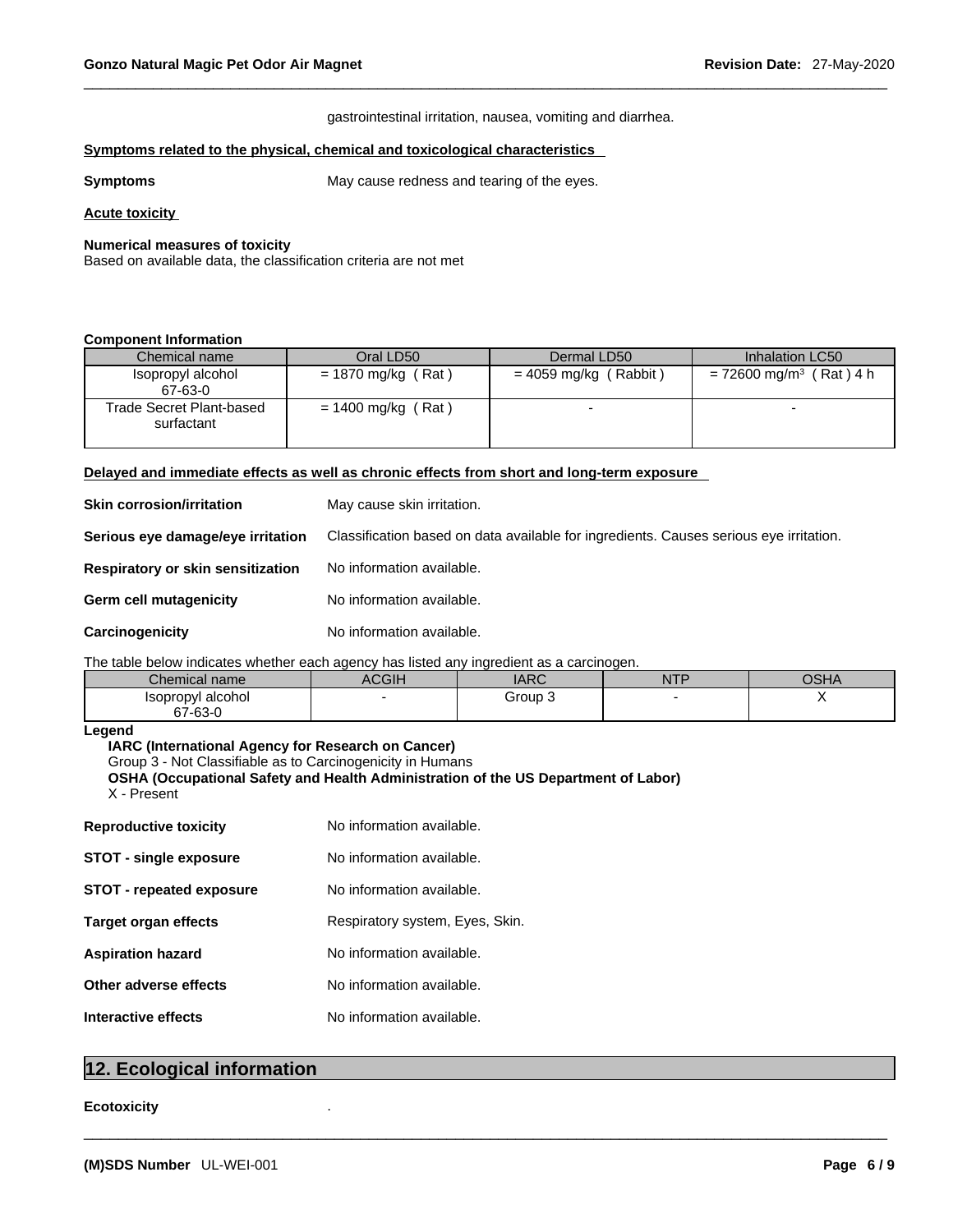| Chemical name                | Algae/aquatic plants                                                                                         | <b>Fish</b>                                                                                                                                                                | Toxicity to<br>microorganisms | Crustacea                                    |
|------------------------------|--------------------------------------------------------------------------------------------------------------|----------------------------------------------------------------------------------------------------------------------------------------------------------------------------|-------------------------------|----------------------------------------------|
| Isopropyl alcohol<br>67-63-0 | EC50: >1000mg/L (72h,<br>Desmodesmus<br>subspicatus) EC50:<br>>1000mg/L (96h,<br>Desmodesmus<br>subspicatus) | $LC50: = 11130 \text{mg/L}$<br>(96h, Pimephales<br>promelas) LC50:<br>=9640mg/L (96h,<br>Pimephales promelas)<br>$LC50: >1400000 \mu g/L$<br>(96h, Lepomis<br>macrochirus) |                               | $EC50: = 13299$ mg/L<br>(48h, Daphnia magna) |

**Persistence and degradability** No information available.

**Bioaccumulation** There is no data for this product.

#### **Component Information**

| Chemical name     | Partition coefficient |
|-------------------|-----------------------|
| Isopropyl alcohol | 0.05                  |
| 67-63-0           |                       |

**Other adverse effects** No information available.

# **13. Disposal considerations**

#### **Waste treatment methods**

| Waste from residues/unused    | Dispose of in accordance with local regulations. Dispose of waste in accordance with |
|-------------------------------|--------------------------------------------------------------------------------------|
| products                      | environmental legislation.                                                           |
| <b>Contaminated packaging</b> | Do not reuse empty containers.                                                       |

**California Hazardous Waste Status** This product contains one or more substances that are listed with the State of California as a hazardous waste.

| Chemical name                         | California Hazardous Waste Status |
|---------------------------------------|-----------------------------------|
| ' alcohol∶<br><i><b>Isopropyl</b></i> | -<br>oxic                         |
| 67-63-0                               | <i>v</i> anitable                 |

## **14. Transport information**

| <b>DOT</b>  | Not regulated |
|-------------|---------------|
| <b>IATA</b> | Not regulated |
| <b>IMDG</b> | Not regulated |

| 15. Regulatory information |                                                   |
|----------------------------|---------------------------------------------------|
| International Inventories  |                                                   |
| <b>TSCA</b>                | Contact supplier for inventory compliance status. |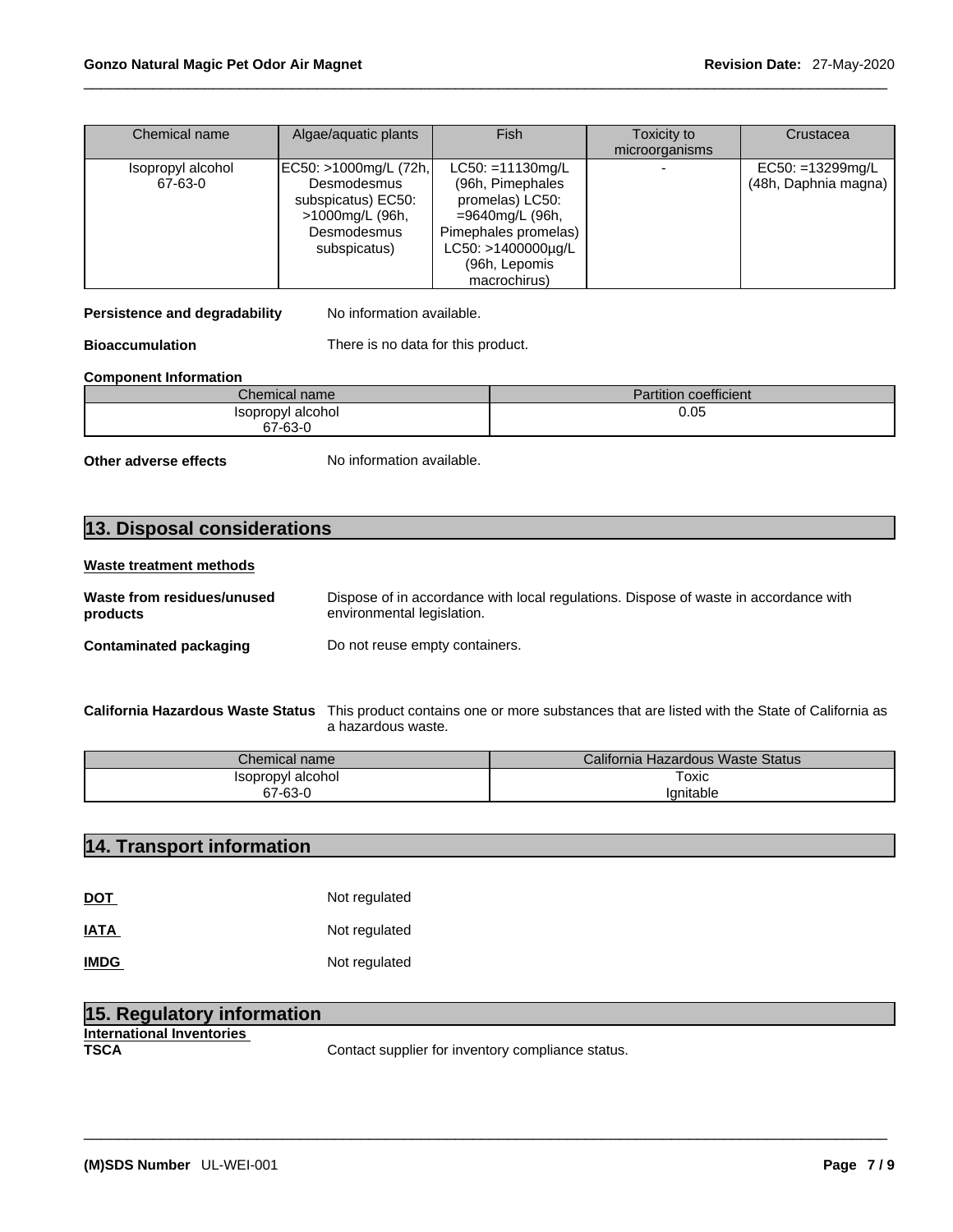#### **Legend:**

 **TSCA** - United States Toxic Substances Control Act Section 8(b) Inventory

#### **US Federal Regulations**

#### **SARA 313**

Section 313 of Title III of the Superfund Amendments and Reauthorization Act of 1986 (SARA). This product does not contain any chemicals which are subject to the reporting requirements of the Act and Title 40 of the Code of Federal Regulations, Part 372.

#### **SARA 311/312 Hazard Categories**

Should this product meet EPCRA 311/312 Tier reporting criteria at 40 CFR 370, refer to Section 2 of this SDS for appropriate classifications.

#### **CWA (Clean WaterAct)**

This product does not contain any substances regulated as pollutants pursuant to the Clean Water Act (40 CFR 122.21 and 40 CFR 122.42).

#### **CERCLA**

This material, as supplied, does not contain any substances regulated as hazardous substances under the Comprehensive Environmental Response Compensation and Liability Act (CERCLA) (40 CFR 302) or the Superfund Amendments and Reauthorization Act (SARA) (40 CFR 355). There may be specific reporting requirements at the local, regional, or state level pertaining to releases of this material.

#### **US State Regulations**

## **California Proposition 65**

This product does not contain any Proposition 65 chemicals.

#### **U.S. State Right-to-Know Regulations**

"X" designates substances disclosed in Section 3 that are listed in State Right-to know regulations.

| Chemical name                 | New Jersey | Massachusetts | Pennsylvania |
|-------------------------------|------------|---------------|--------------|
| Propylene glycol<br>$57-55-6$ |            |               |              |
| Isopropyl alcohol<br>67-63-0  |            |               |              |

#### **U.S. EPA Label Information**

#### **EPA Pesticide Registration Number** Not applicable

| 16. Other information |                  |                       |                           |                                            |  |
|-----------------------|------------------|-----------------------|---------------------------|--------------------------------------------|--|
| <b>NFPA</b>           | Health hazards 2 | <b>Flammability</b> 0 | Instability 0             | <b>Physical and chemical</b><br>properties |  |
| <b>HMIS</b>           | Health hazards 2 | <b>Flammability</b> 0 | <b>Physical hazards</b> 0 | Personal protection X                      |  |

 $\_$  ,  $\_$  ,  $\_$  ,  $\_$  ,  $\_$  ,  $\_$  ,  $\_$  ,  $\_$  ,  $\_$  ,  $\_$  ,  $\_$  ,  $\_$  ,  $\_$  ,  $\_$  ,  $\_$  ,  $\_$  ,  $\_$  ,  $\_$  ,  $\_$  ,  $\_$  ,  $\_$  ,  $\_$  ,  $\_$  ,  $\_$  ,  $\_$  ,  $\_$  ,  $\_$  ,  $\_$  ,  $\_$  ,  $\_$  ,  $\_$  ,  $\_$  ,  $\_$  ,  $\_$  ,  $\_$  ,  $\_$  ,  $\_$  ,

|         | Legend Section 8: EXPOSURE CONTROLS/PERSONAL PROTECTION |      |                                  |
|---------|---------------------------------------------------------|------|----------------------------------|
| TWA     | TWA (time-weighted average)                             | STEL | STEL (Short Term Exposure Limit) |
| Ceiling | Maximum limit value                                     |      | Skin designation                 |

#### **Key literature references and sources for data used to compile the SDS** Agency for Toxic Substances and Disease Registry (ATSDR)

U.S. Environmental Protection Agency ChemView Database